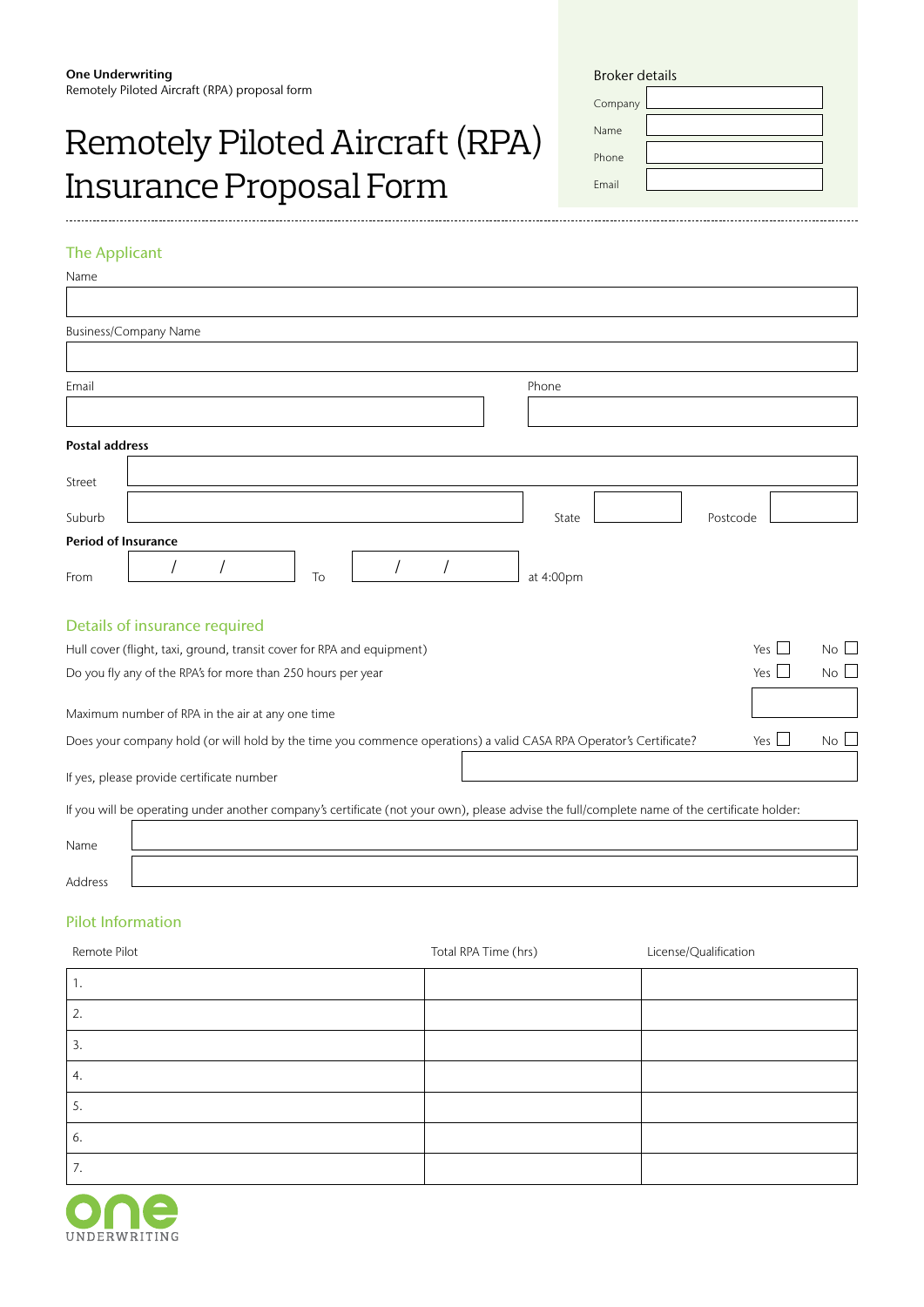Remotely Piloted Aircraft (RPA) Insurance

# Section 1 - Physical Loss of or Damage to RPA

# Schedule of RPA (Inclusive of Payloads)

List all RPA units and detachable payloads with an in-flight risk - Any value

| RPA / Payload Make and Model | Serial No. | MTOW (Maximum<br>Take-Off Weight) | Insured value |
|------------------------------|------------|-----------------------------------|---------------|
| 1.                           |            |                                   | \$            |
| 2.                           |            |                                   | \$            |
| 3.                           |            |                                   | \$            |
| 4.                           |            |                                   | £             |
| 5.                           |            |                                   | \$            |
| 6.                           |            |                                   | \$            |
| 7.                           |            |                                   | \$            |
| 8.                           |            |                                   | \$            |
| 9.                           |            |                                   | \$            |
|                              |            | <b>Total</b>                      | \$0           |

# Section 2 - Physical Loss of or Damage To RPA Spares

# Schedule of RPA Spares (Inclusive of Ground Equipment)

List all ground equipment and spares with a ground risk - Only list items above \$2,500 per item

| Make and Model of RPA Spares / Ground Equipment | Serial No.   | Insured value |
|-------------------------------------------------|--------------|---------------|
| 1.                                              |              |               |
| 2.                                              |              |               |
| 3.                                              |              |               |
| 4.                                              |              |               |
| 5.                                              |              |               |
| 6.                                              |              |               |
| 7.                                              |              |               |
| 8.                                              |              |               |
| 9.                                              |              |               |
|                                                 | <b>Total</b> | $\sqrt{5}$    |

#### Miscellaneous Spares

Note the total sum insured for all ground equipment and spares below \$2,500 per item Sum Sum Insured: I

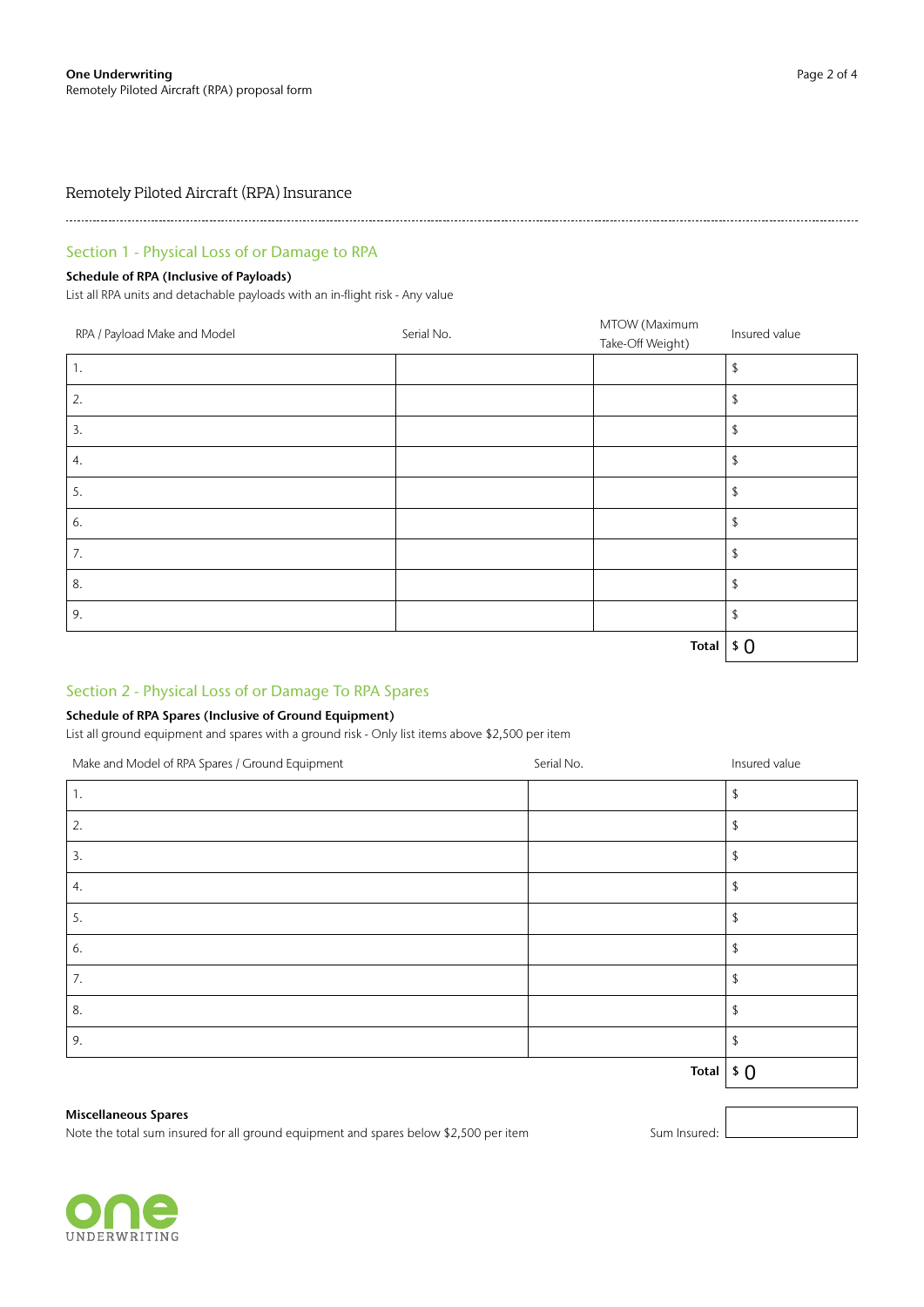# Remotely Piloted Aircraft (RPA) Insurance

## Purpose of Use

Business and/or commercial uses including continuation flying (excluding Special uses unless declared)

| <b>STANDARD USES:</b>                             | RPA <sub>1</sub> | RPA <sub>2</sub> | RPA <sub>3</sub> | RPA <sub>4</sub> | RPA <sub>5</sub> |
|---------------------------------------------------|------------------|------------------|------------------|------------------|------------------|
| Aerial Surveying / Photography / Spotting         | $\%$             | $\%$             | %                | %                | %                |
| Surveillance                                      | $\%$             | $\%$             | %                | %                | $\%$             |
| <b>SPECIAL USES:</b>                              |                  |                  |                  |                  |                  |
| Security / Police work                            | %                | %                | %                | %                | %                |
| Power line inspection                             | $\%$             | $\%$             | %                | %                | %                |
| Pilot Training (other than continuation training) | %                | $\%$             | %                | %                | %                |
| Agriculture spraying                              | %                | %                | %                | %                | %                |
| Sporting events/festivals                         | $\%$             | $\%$             | %                | %                | %                |
| Military                                          | %                | %                | %                | %                | %                |
| Offshore (over large bodies of water)             | %                | %                | %                | %                | %                |
|                                                   | %                | %                | $\%$             | %                | %                |
| Underground / confined spaces                     |                  |                  |                  |                  |                  |
| Other - describe in full                          |                  |                  |                  |                  |                  |

# Section 3 - Legal Liability to Third Parties

| Coverage                                                                                                                       |                 |                      |                      |
|--------------------------------------------------------------------------------------------------------------------------------|-----------------|----------------------|----------------------|
| RPA, Premises and War and related perils Third Party Liability<br>Combined Single Limit (Bodily Injury and/or Property Damage) |                 | $$10,000,000$ $\Box$ | $$20,000,000$ $\Box$ |
| <b>Extensions</b>                                                                                                              |                 |                      |                      |
| Loss of Digital Assets                                                                                                         | $$5,000$ $\Box$ | \$10,000 $\Box$      | Not required $\Box$  |
| Strikes, Malicious Acts and Hi-Jack Coverage (Physical damage)                                                                 |                 | Yes $\Box$           | $No$ $\Box$          |

### Loss experience

Give details of all accidents involving RPA's or liabilities associated with RPA's and/or which any remote pilot has been involved in, in the last 5 years. If Nil, please advise Nil below:

| Date of Loss | Description | Replaced/Repaired | Costs Incurred |
|--------------|-------------|-------------------|----------------|
|              |             |                   |                |
|              |             |                   |                |
|              |             |                   |                |
|              |             |                   |                |
|              |             |                   |                |